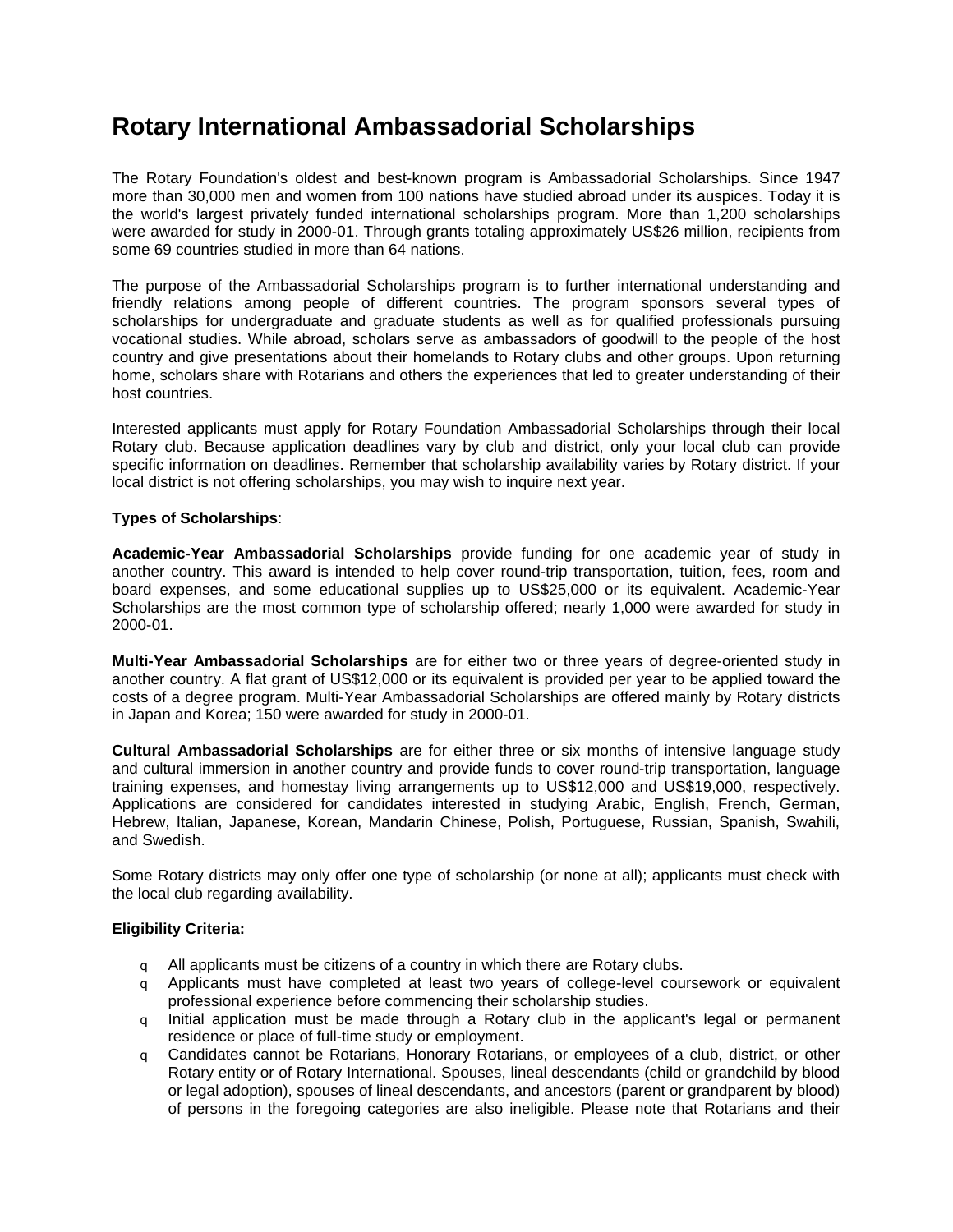relatives remain ineligible for scholarship awards for 36 months after a Rotarian has resigned from club membership.

- q The scholarships are not appropriate for students seeking to continue studies already begun at a foreign institution.
- q Persons with disabilities and members of Rotaract clubs are eligible and encouraged to apply.

In addition to the criteria listed above, applicants for Academic-Year and Multi-Year Ambassadorial Scholarships must be proficient in the langauge of the proposed host country. Cultural Ambassadorial Scholarship applicants must have completed at least one year of college-level coursework or equivalent in the proposed language of study.

## **Terms of Scholarships**:

- q Study or training must be undertaken in another country or territory in which there are Rotary clubs but not in the sponsoring Rotary country or district.
- q Although applicants are asked to list their preferred study locations, the Rotary Foundation Trustees reserve the right to make assignments to any suitable institution to ensure the widest possible geographical distribution of scholars. Candidates must be flexible in their study institution assignments.
- q Scholars will not be assigned to study in a city, state, or province where they have previously lived or studied for more than six months. As a result, the scholarships are not appropriate for foreign students seeking to continue studies at a given university.
- q Each scholar is responsible for applying directly to the assigned study institution, gaining admission, obtaining required visas, and making travel arrangements. The scholarship may not be used in conjunction with a study-abroad program affiliated with a home country institution.
- q Scholars must locate funds to cover all expenses that are not specifically funded by their scholarships or for which their scholarships are not sufficient. Scholarships will not be increased to cover spouses, dependents, or anyone other than the scholar.
- q Scholars may receive additional funding from other sources during the scholarship period, but The Rotary Foundation will not duplicate funds provided by other sources.
- $q$  Depending on tax laws in the home and host countries, the scholarships may be taxable in part or in full. It is the scholar's responsibility to investigate tax regulations as they pertain to scholarship funding.
- q Academic-Year and Multi-Year Scholarships may be used for almost any field of study but cannot be used for unsupervised research, medical internships or residencies, or employment. Scholars planning to pursue medical studies will not be permitted to engage in hands-on procedures or direct-care patient services during the scholarship period.
- q Any applicant for Academic-Year or Multi-Year scholarships whose native language is not that of the proposed study country must submit evidence of ability to read, write, and speak the language of that country. Academic-Year Scholarship candidates must also pass a language proficiency examination determined by the Foundation.

### **Ambassadors of Goodwill**

Rotary Foundation Ambassadorial Scholarships are made possible by the generous contributions of Rotarians who choose to sponsor scholarships through The Rotary Foundation. These Rotarians select scholars to serve as "ambassadors of goodwill" between the people of their sponsoring and hosting countries.

The best ambassadors of goodwill are those who approach their scholarship with an open mind and recognize that it is not always possible to earn a degree during their scholarship period or to study at their first-choice study institution. Scholars who are flexible and are committed to the ambassadorial aspect of the scholarship report life-changing experiences.

**Rotary International**

One Rotary Center

1560 Sherman Ave. Evanston, IL 60201, USA